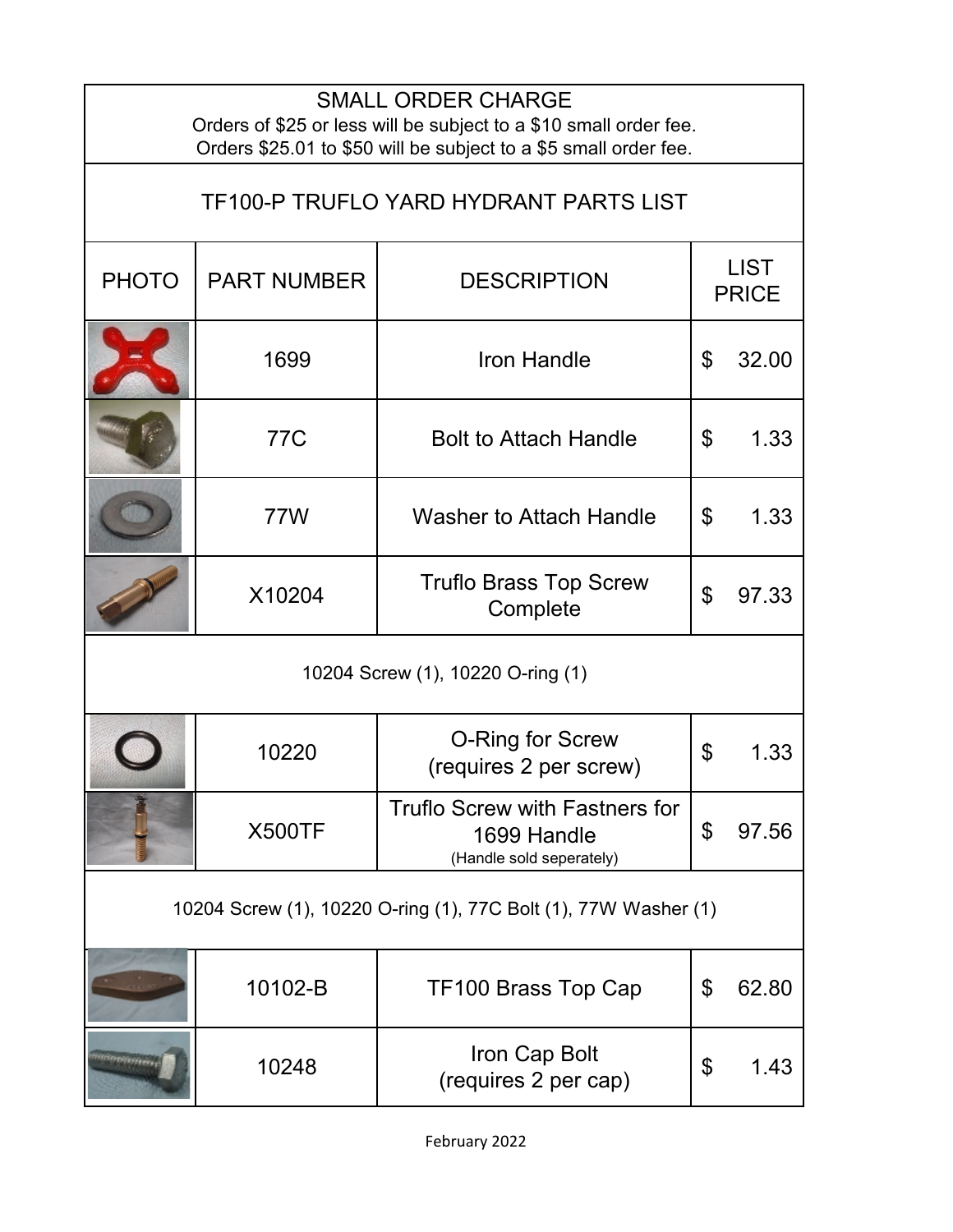|                                                                                  | 344-N     | Iron Cap Nut<br>(requires 2 per cap)                                     | $\mathfrak{L}$ | 1.38   |  |  |
|----------------------------------------------------------------------------------|-----------|--------------------------------------------------------------------------|----------------|--------|--|--|
|                                                                                  | 10122     | <b>TF100 Top Cap Gasket</b>                                              | \$             | 3.76   |  |  |
|                                                                                  | 10103-B   | <b>TF100 Brass Headstock</b>                                             | \$             | 209.40 |  |  |
|                                                                                  | 321       | 1" Brass Nozzle                                                          | \$             | 74.55  |  |  |
|                                                                                  | 10143     | <b>TF100 Brass Washer</b>                                                | \$             | 45.11  |  |  |
| F.                                                                               | 10241     | <b>Brass Connecting Nut</b>                                              | \$             | 66.21  |  |  |
|                                                                                  | 10157     | <b>TF100 Aluminum Guards</b><br>(2 per hydrant)                          | \$             | 87.52  |  |  |
|                                                                                  | 10258     | <b>Allen Set Screw</b><br>(requires 4 per hydrant)                       | \$             | 1.33   |  |  |
|                                                                                  | 10259     | <b>Allen Screw</b><br>(requires 4 per hydrant)                           | \$             | 1.33   |  |  |
|                                                                                  | 1 1/4 GAL | <b>Stand Pipe</b><br>(price per foot)<br>(measure exactly end to end)    | \$             | 42.19  |  |  |
|                                                                                  | 1/2SSP    | <b>Operating Rod</b><br>(price per foot)<br>(measure exactly end to end) | \$             | 41.27  |  |  |
|                                                                                  | X10105    | <b>TF100 Plunger Complete</b>                                            | \$             | 54.62  |  |  |
| 10105 Plunger (1), 2019 O-Ring (3), 329 Seat (1), 9419 Washer (1) 10106 Bolt (1) |           |                                                                          |                |        |  |  |